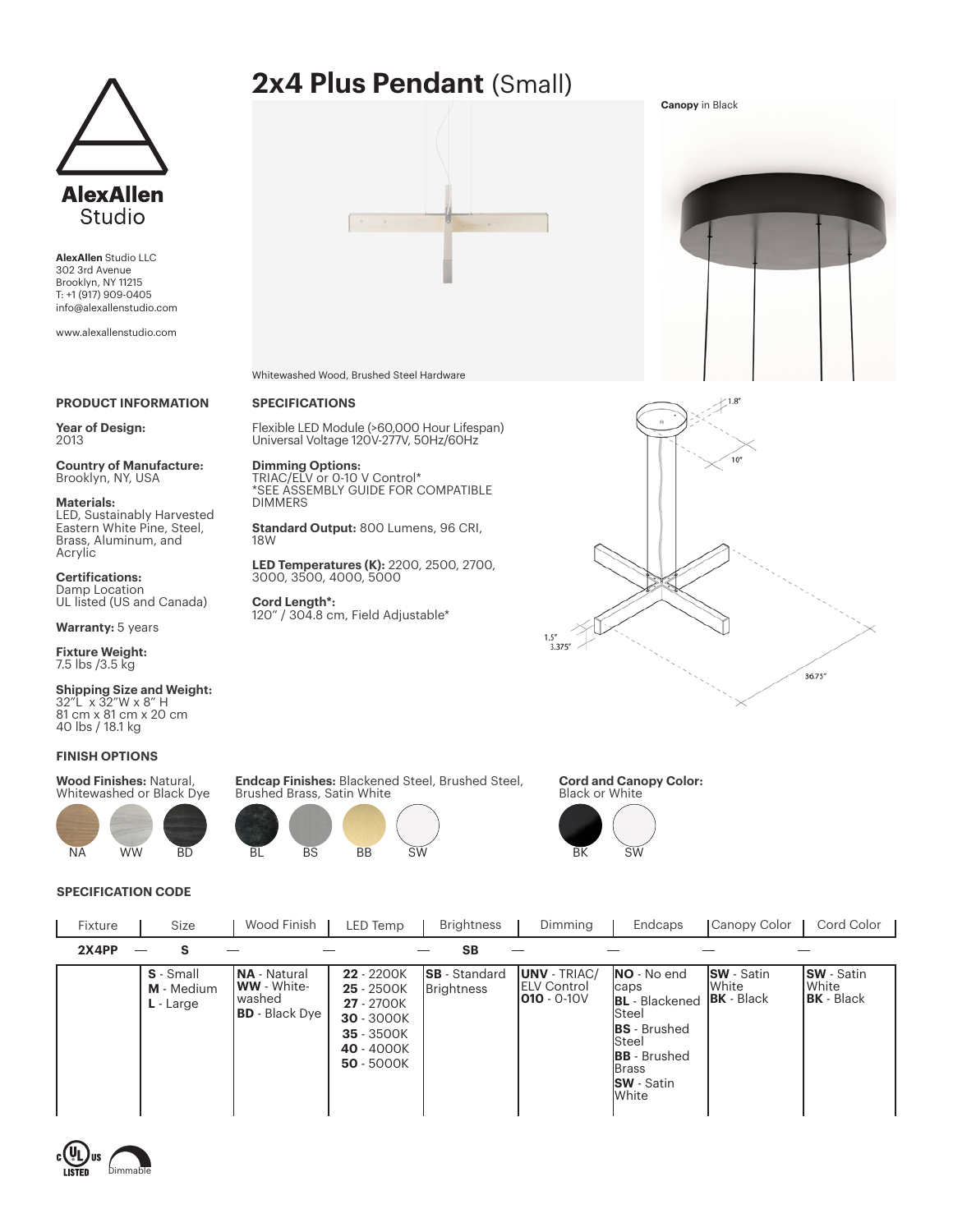

**AlexAllen** Studio LLC 302 3rd Avenue Brooklyn, NY 11215 T: +1 (917) 909-0405 info@alexallenstudio.com

www.alexallenstudio.com

# **PRODUCT INFORMATION**

**Year of Design:** 2013

**Country of Manufacture:**  Brooklyn, NY, USA

**Materials:** 

LED, Sustainably Harvested Eastern White Pine, Steel, Brass, Aluminum, and Acrylic

**Certifications:** Damp Location UL listed (US and Canada)

**Warranty:** 5 years

**Fixture Weight:**  10lbs /4.5kg

**Shipping Size and Weight:** 42"L x 42"W x 8" H 106 cm x 106 cm x 20 cm 70lbs / 31.7 kg

# **FINISH OPTIONS**

**Wood Finishes:** Natural, Whitewashed or Black Dye



# **SPECIFICATION CODE**



Black Dyed Wood, Brushed Brass Hardware

# **SPECIFICATIONS**

Flexible LED Module (>60,000 Hour Lifespan) Universal Voltage 120V-277V, 50Hz/60Hz

**Dimming Options:** TRIAC/ELV or 0-10 V Control\* \*SEE ASSEMBLY GUIDE FOR COMPATIBLE DIMMERS

**Standard Output:** 1130 Lumens, 96 CRI, 27W

**LED Temperatures (K):** 2200, 2500, 2700, 3000, 3500, 4000, 5000

**Cord Length\*:**  120" / 304.8 cm, Field Adjustable\*



**Canopy** in Black



**Endcaps Finishes:** Blackened Steel, Brushed Steel, Brushed Brass, Satin White



**Cord and Canopy Color:** Black or White



**S** - Small **M** - Medium **L** - Large **22** - 2200K **25** - 2500K **27** - 2700K **30** - 3000K **35** - 3500K **40** - 4000K **50** - 5000K **SB** - Standard **Brightness UNV** - TRIAC/ ELV Control **010** - 0-10V **NO** - No end caps **BL** - Blackened Steel **BS** - Brushed Steel **BB** - Brushed Brass **SW** - Satin White **SW** - Satin White **BK** - Black **NA** - Natural **WW** - Whitewashed **BD** - Black Dye **SW** - Satin White **BK** - Black Fixture | Size | Wood Finish | LED Temp | Brightness | Dimming | Endcaps | Canopy Color | Cord Color **2X4PP M SB**